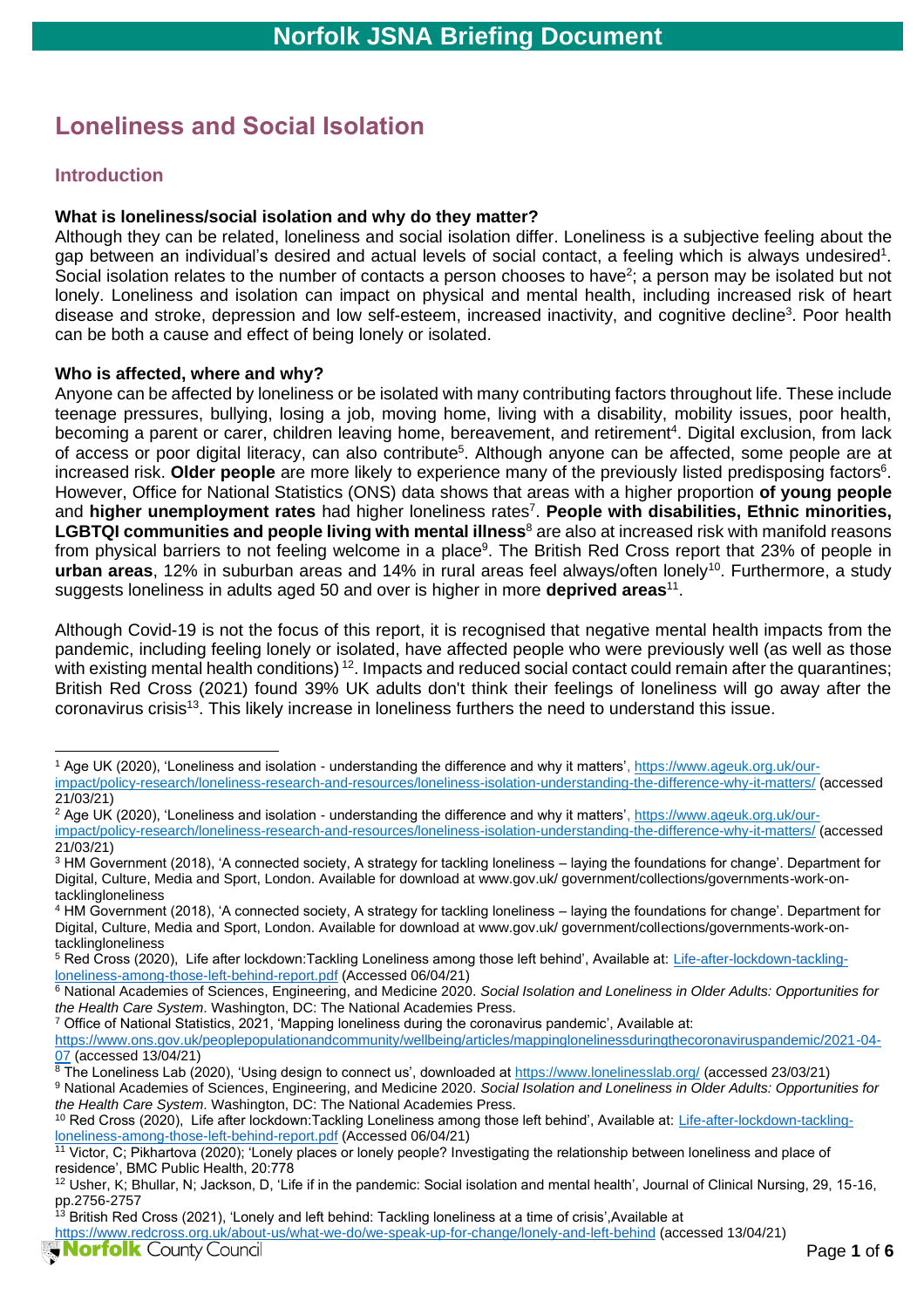#### **What is being done?**

Nationally there is a Ministerial lead on loneliness which has led to strategies and campaigns to raise awareness. Across Norfolk and East Suffolk, many charities and community projects work to reduce loneliness and isolation. The 'In Good Company' campaign<sup>14</sup>, and befriending service are examples of these as well as national charities.

#### **Headlines**

- Loneliness can affect **anyone at any age** although some groups may be at increased risk
- ONS data for England (Oct 2020 to Feb 2021) **shows 7.3% of adults (16+) often or always** feel lonely with areas with a **higher proportion of young people and areas of higher unemployment** generally having higher loneliness rates.

Data for Norfolk and the Eastern region shows:

- **An estimated more than 68,000 lonely people (16+) in Norfolk and East Suffolk** based on 2021 ONS data (Table 1) 15 .
- **Great Yarmouth** has the highest percentage of people (16+) reporting to be often/always lonely (Figure 1).
- **48% of adult social care users** aged 18+ reported they **do have as much social contact as they**  would like in Norfolk for 2019/20 period, like the Eastern Region (46.8%) and England (45.9%)<sup>16</sup> suggesting over half do not.
- **28.8% of Pensioners live alone** (2011 census); 30% East of England and 31.5% for England.
- **11.2% of people with disabilities often or always feel lonely compared** to 3.1% for people who do not have a disability in the Eastern Region (similar to England as whole, 13.9% and 3.8% respectively) 17 .

| Geography                           | <b>Percentage lonely</b> | <b>Total 16+ Population</b> | <b>Estimated number lonely</b> |
|-------------------------------------|--------------------------|-----------------------------|--------------------------------|
| <b>Breckland</b>                    | 7.7                      | 116,769                     | 9,000                          |
| <b>Broadland</b>                    | 4.5                      | 110,303                     | 4,900                          |
| <b>East Suffolk</b>                 | 6.1                      | 208,657                     | 12,800                         |
| <b>Great Yarmouth</b>               | 10.7                     | 81,562                      | 8,700                          |
| <b>King's Lynn and West Norfolk</b> | 6.3                      | 124,680                     | 7,800                          |
| <b>North Norfolk</b>                | 8.5                      | 90,835                      | 7,700                          |
| <b>Norwich</b>                      | 8.4                      | 118,458                     | 9,900                          |
| <b>South Norfolk</b>                | 6.8                      | 117,200                     | 8,000                          |
| <b>ENGLAND</b>                      | 7.3                      | 45,697,898                  | 3,317,700                      |

*Table 1: Estimated loneliness for persons aged 16+ (based on those reporting to be lonely either often or always), by Norfolk district and for England (based on ONS data. Population figures are based on 2020 mid-year population estimates.*

<sup>14</sup> Norfolk County Council (2021), 'Staying home but still…In good company', Available at: [https://www.norfolk.gov.uk/what-we-do-and](https://www.norfolk.gov.uk/what-we-do-and-how-we-work/campaigns/in-good-company)[how-we-work/campaigns/in-good-company](https://www.norfolk.gov.uk/what-we-do-and-how-we-work/campaigns/in-good-company) (accessed 06/05/2021)

 $15$  Office of National Statistics, 2021, 'Mapping loneliness during the coronavirus pandemic', Available at:

[https://www.ons.gov.uk/peoplepopulationandcommunity/wellbeing/articles/mappinglonelinessduringthecoronaviruspandemic/2021-04-](https://www.ons.gov.uk/peoplepopulationandcommunity/wellbeing/articles/mappinglonelinessduringthecoronaviruspandemic/2021-04-07) [07](https://www.ons.gov.uk/peoplepopulationandcommunity/wellbeing/articles/mappinglonelinessduringthecoronaviruspandemic/2021-04-07) (accessed 13/04/21)

<sup>&</sup>lt;sup>16</sup> Public Health England (2021), 'Social Isolation: percentage of adult social care users who have as much social contact as they would like', Available at[: https://fingertips.phe.org.uk](https://fingertips.phe.org.uk/) (accessed 13/04/2021)

<sup>17</sup> Office of National Statistics, 2021, 'Disability and loneliness', Available at: Disability and loneliness - [Office for National Statistics](https://www.ons.gov.uk/peoplepopulationandcommunity/healthandsocialcare/disability/datasets/disabilityandloneliness)  [\(ons.gov.uk\)](https://www.ons.gov.uk/peoplepopulationandcommunity/healthandsocialcare/disability/datasets/disabilityandloneliness) (accessed 13/04/21)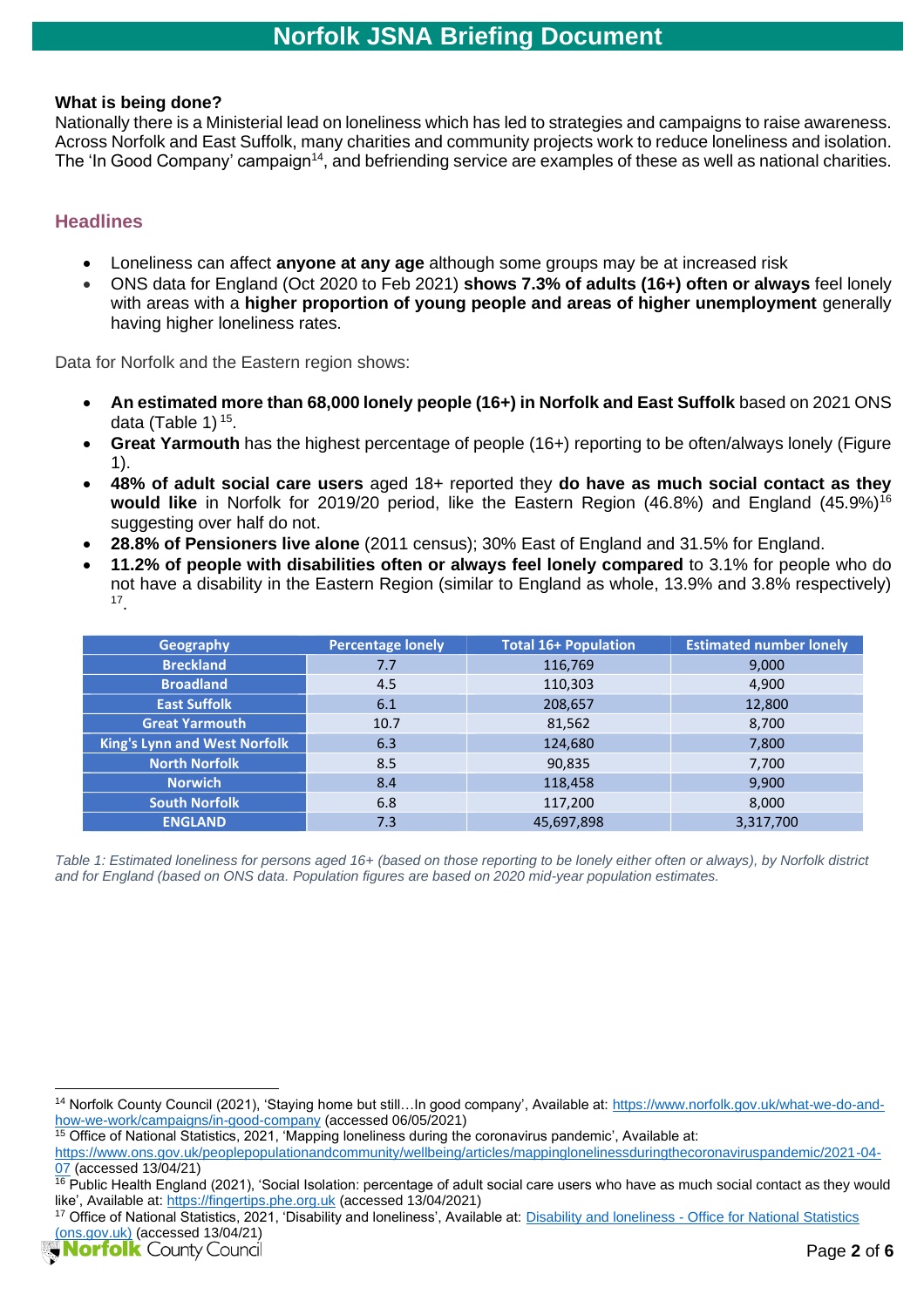

*Figure 1:Map representation of loneliness by district across Norfolk and East Suffolk. Dark areas have a higher proportion feeling lonely, data for grey areas not included.*

## **Influences on Health and Wellbeing**

Age UK (2020) state that "loneliness can define people's lives" and have a "significant impact" on wellbeing<sup>18</sup>. Impacts can be physical and mental and can be considered "on par with public health priorities such as smoking or obesity" <sup>19</sup>. Health impacts include:

- A **29% increased risk** of **coronary heart disease** and a **32% increased risk of stroke** associated with poor social relationships<sup>20</sup>.
- Behaviours such as **poor eating and increased alcohol consumption as a result of living alone<sup>21</sup>** as well as tobacco use and lack of physical activity<sup>22</sup>.
- Suicide/suicidal thoughts<sup>23</sup>
- A **50% increased risk of dementia** linked with isolation, comparable with other dementia risk factors<sup>24</sup>
- Being more **prone to depression, low self-esteem and an increased stress response**<sup>25</sup>
- Comparable impact on mortality as smoking 15 cigarettes a day<sup>26</sup>

<sup>21</sup> Soames, J (2021), 'The Loneliness of Aging', Journal of Emergency Nursing, Volume 47(3), 469-475

<sup>18</sup> Age UK (2020), ['Loneliness', https://www.ageuk.org.uk/information-advice/health-wellbeing/loneliness/](https://www.ageuk.org.uk/information-advice/health-wellbeing/loneliness/) (accessed 27/02/2021) <sup>19</sup> HM Government (2018), 'A connected society, A strategy for tackling loneliness – laying the foundations for change'. Department for Digital, Culture, Media and Sport, London. Available for download at www.gov.uk/ government/collections/governments-work-ontacklingloneliness

<sup>20</sup> National Academies of Sciences, Engineering, and Medicine 2020. *Social Isolation and Loneliness in Older Adults: Opportunities for the Health Care System*. Washington, DC: The National Academies Press.

<sup>&</sup>lt;sup>22</sup> Office of National Statistics, 2021, 'Disability and loneliness', Available at: Disability and loneliness - Office for National Statistics [\(ons.gov.uk\)](https://www.ons.gov.uk/peoplepopulationandcommunity/healthandsocialcare/disability/datasets/disabilityandloneliness) (accessed 13/04/21)

<sup>&</sup>lt;sup>23</sup> Office of National Statistics, 2021, 'Disability and loneliness', Available at: Disability and loneliness - Office for National Statistics [\(ons.gov.uk\)](https://www.ons.gov.uk/peoplepopulationandcommunity/healthandsocialcare/disability/datasets/disabilityandloneliness) (accessed 13/04/21)

<sup>24</sup> National Academies of Sciences, Engineering, and Medicine 2020. *Social Isolation and Loneliness in Older Adults: Opportunities for the Health Care System*. Washington, DC: The National Academies Press.

<sup>25</sup> HM Government (2018), 'A connected society, A strategy for tackling loneliness – laying the foundations for change'. Department for Digital, Culture, Media and Sport, London. Available for download at www.gov.uk/ government/collections/governments-work-ontacklingloneliness

<sup>26</sup> Tate, N 2018, *'Loneliness Rivals Obesity, Smoking as Health Risk',* WebMD,Available at: [Loneliness Rivals Obesity, Smoking as](https://www.webmd.com/balance/news/20180504/loneliness-rivals-obesity-smoking-as-health-risk)  [Health Risk \(webmd.com\)](https://www.webmd.com/balance/news/20180504/loneliness-rivals-obesity-smoking-as-health-risk) (accessed 06/09/2021)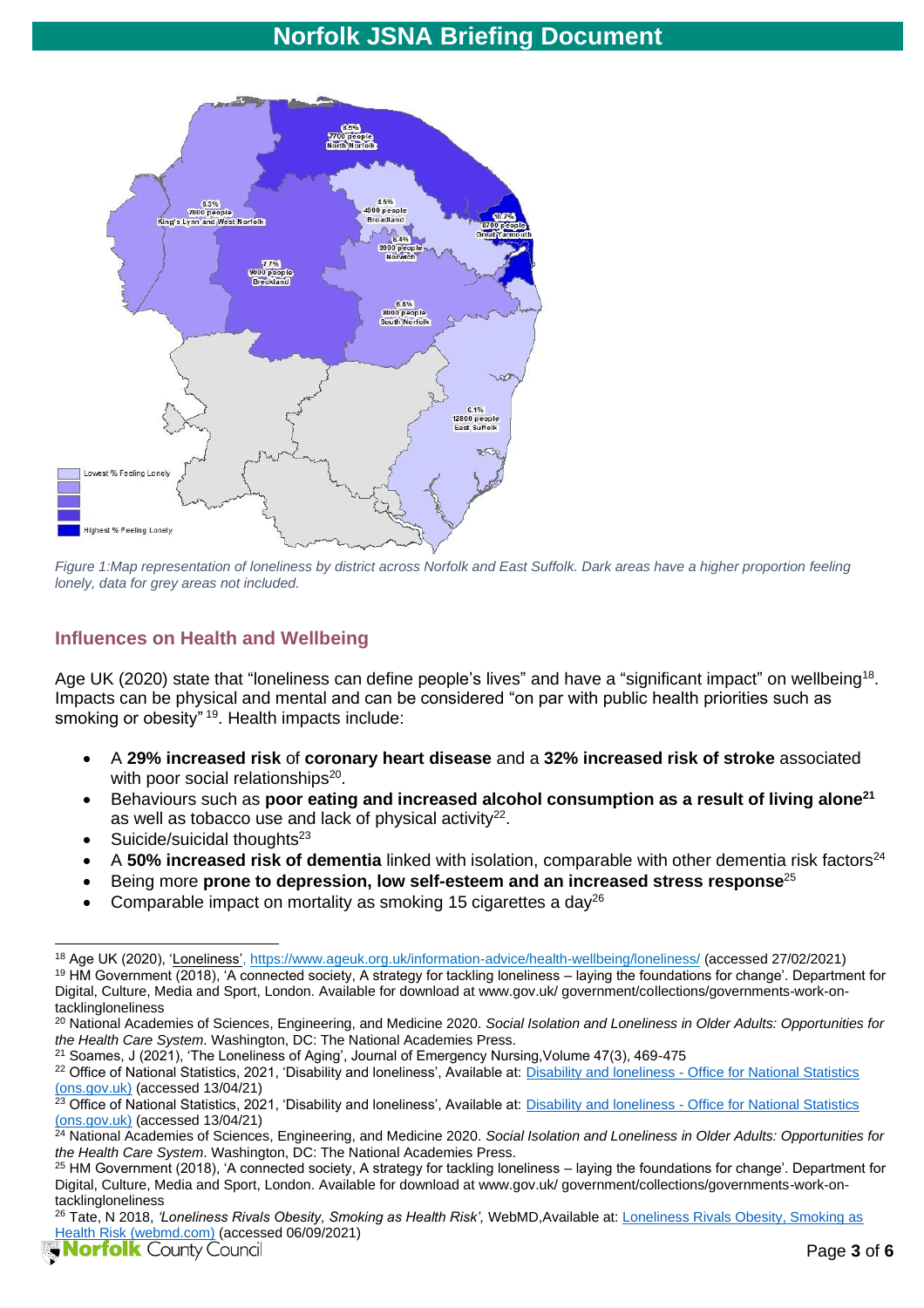Perceiving or remembering other's behaviours as unfriendly, creating a vicious cycle<sup>27</sup>

### **Social, environmental, population context**

Loneliness can affect anyone for a variety of reasons, but specific demographics are more at risk. Older people are at increased risk as they are likely to experience predisposing factors; living alone, loss of family or friends, chronic illness<sup>28</sup>, as well as retirement or becoming a care giver which can lead to reduced interaction and time for socialising<sup>29</sup>. Self-image can also be significant if older individuals are concerned about being embarrassed or being embarrassing when going out<sup>30</sup>.

The ONS have shown that areas with a higher proportion of young people and higher unemployment have a higher loneliness rates in the UK<sup>31</sup>. Many factors can contribute to loneliness in young people including routines, change, bullying, lack of face-to-face connection, identity and comparing to traditional markers of success such as secure employment or marriage<sup>32</sup>. Furthermore, a study on body image and loneliness suggests that the relationship between body image satisfaction and loneliness was stronger among young adults<sup>33</sup>. The Children's Society highlights that for children (aged 10-17) in lowest and highest income households are more affected by loneliness, suggesting inequality as a key factor rather than income; they further highlight the importance children placed on "fitting in" <sup>34</sup>. Whilst the causes are manifold and vary by individual, the importance of breaking the stigma is key in addressing these issues**<sup>35</sup>**[34](#page-3-0) .

<span id="page-3-0"></span>Other at-risk groups include ethnic minorities, people with physical disabilities, LGBTQI communities, people living in poverty, and people living with mental illness<sup>36</sup>. Many factors may contribute to this; accessibility of public spaces (particularly for physical disability), financial limitations, living in transient rented accommodation, and feeling unwelcome or misunderstood**<sup>37</sup>** . The charity 'Sense' (2019) specifically highlights the physical barriers of accessibility of transport and buildings, financial support, and appropriate social care as causes for loneliness for people with disabilities $^{38}$ .

#### **Burden of ill health**

As well as the negative health impacts, the campaign to end loneliness highlight that older patients living alone are **50% more likely to access emergency care services** and **40% more likely to have more than 12 GP appointments over a 12-month period** (compared to older patients not living alone<sup>39</sup>). Addressing loneliness can therefore reduce demand on services as well as improving health and wellbeing.

<sup>&</sup>lt;sup>27</sup> HM Government (2018), 'A connected society, A strategy for tackling loneliness – laying the foundations for change'. Department for Digital, Culture, Media and Sport, London. Available for download at www.gov.uk/ government/collections/governments-work-ontacklingloneliness

<sup>&</sup>lt;sup>28</sup> Center for Disease Control and Prevention (CDC) 2021, 'Loneliness and Social Isolation Linked to Serious Health Conditions', CDC, <https://www.cdc.gov/aging/publications/features/lonely-older-adults.html> (accessed 06/09/21)

<sup>29</sup> National Academies of Sciences, Engineering, and Medicine 2020. *Social Isolation and Loneliness in Older Adults: Opportunities for the Health Care System*. Washington, DC: The National Academies Press.

<sup>30</sup> Office of National Statistics, 2021, 'Disability and loneliness', Available at: Disability and loneliness - Office for National Statistics [\(ons.gov.uk\)](https://www.ons.gov.uk/peoplepopulationandcommunity/healthandsocialcare/disability/datasets/disabilityandloneliness) (accessed 13/04/21)

<sup>&</sup>lt;sup>31</sup> Office of National Statistics, 2021, 'Mapping loneliness during the coronavirus pandemic', Available at: [https://www.ons.gov.uk/peoplepopulationandcommunity/wellbeing/articles/mappinglonelinessduringthecoronaviruspandemic/2021-04-](https://www.ons.gov.uk/peoplepopulationandcommunity/wellbeing/articles/mappinglonelinessduringthecoronaviruspandemic/2021-04-07) [07](https://www.ons.gov.uk/peoplepopulationandcommunity/wellbeing/articles/mappinglonelinessduringthecoronaviruspandemic/2021-04-07) (accessed 13/04/21)

 $32$  Samaritans (2019), 'Loneliness, suicide and young people', downloaded at: [Young people and suicide | Samaritans](https://www.samaritans.org/about-samaritans/research-policy/young-people-suicide/) (accessed 15/04/2021)

<sup>33</sup> Barnett, M.D; Moore, J.M; Edzards S.M (2020), 'Body image satisfaction and loneliness among young adult and older adult age cohorts', Archives of Gerontology and Geriatrics, Vol.89, 104088,<https://doi.org/10.1016/j.archger.2020.104088>

<sup>34</sup> The Children's Society (2019), Loneliness in childhood, Exploring loneliness and well-being among 10-17 year olds', downloaded at [Loneliness in childhood | The Children's Society \(childrenssociety.org.uk\)](https://www.childrenssociety.org.uk/information/professionals/resources/loneliness-in-childhood) (accessed 15/04/21)

<sup>35</sup> National Academies of Sciences, Engineering, and Medicine 2020. *Social Isolation and Loneliness in Older Adults: Opportunities for the Health Care System*. Washington, DC: The National Academies Press.

<sup>36</sup> The Loneliness Lab (2020), 'Using design to connect us', downloaded at<https://www.lonelinesslab.org/> (accessed 23/03/21)

<sup>37</sup> National Academies of Sciences, Engineering, and Medicine 2020. *Social Isolation and Loneliness in Older Adults: Opportunities for the Health Care System*. Washington, DC: The National Academies Press.

<sup>38</sup> Sense (2019), 'Loneliness', Available at:<https://www.sense.org.uk/support-us/campaigns/loneliness/> (accessed 14/04/2019) 39 Campaign to end Loneliness (2020), 'Risk to health', Available at: [Risk to health | Campaign to End Loneliness](https://www.campaigntoendloneliness.org/threat-to-health/) (accessed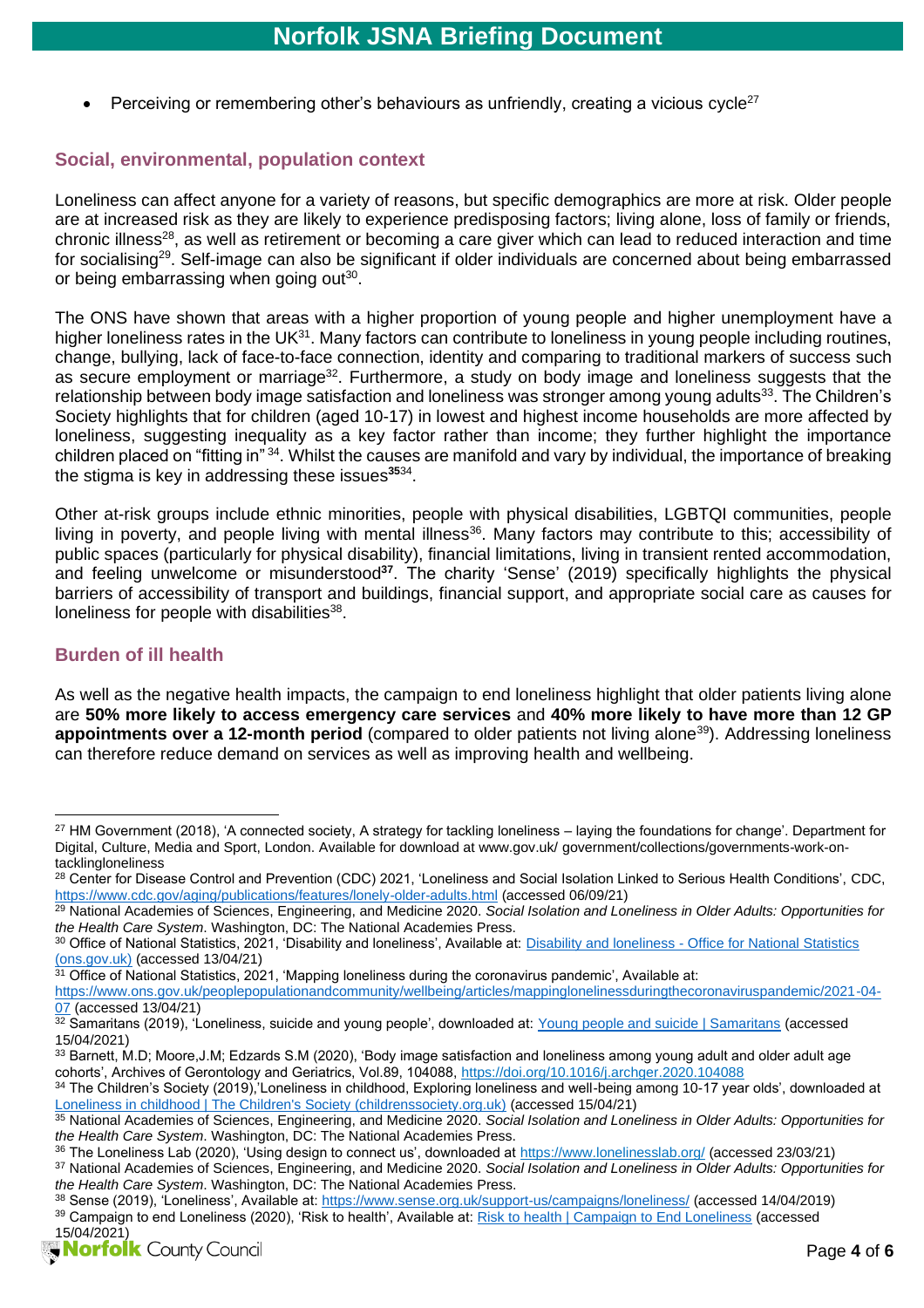Furthermore, loneliness and isolation can have wider economic costs. Research by the New Economics foundation and CO-OP suggests that lonely people are five times more likely to leave their job in a year and that loneliness could be costing private sector employers up to £2.5 billion a year due to absence and productivity losses<sup>40</sup>. With working from home likely to continue for many companies post lockdown, it is essential to understand the importance of loneliness in companies to help address it.

### **Current services, local plans and strategies**

Nationally, the government loneliness strategy was set out in 2018. The second annual report released in January 2021 has three objectives of, reducing stigma, driving a lasting change, and improving the evidence base on loneliness. From this, the **'Let's Talk Loneliness'**<sup>41</sup> campaign was created to encourage people to talk openly about loneliness; this includes signposts to support, toolkits and success stories. Additionally, the Marmalade Trust has an annual 'Loneliness Awareness Week' to reduce stigma and encourage people to talk more openly<sup>42</sup>. National charities that offer help for loneliness include: Mind, British Red Cross, The Mix (for under 25s), Age UK and Silverline (for over 55's).

Locally, there are many local initiatives to tackle loneliness in Norfolk and East Suffolk which include but are not limited to:

- **Together for Norfolk**<sup>143</sup>, Norfolk County Council's (NCC) six-year plan for Norfolk. This includes NCC commissioned projects with providers, campaigns, increased volunteer networks, and improved transport networks and broadband connectivity to help tackle loneliness.
- **'In Good Company'** a campaign run by Norfolk County Council, in partnership with local organisations which aims to ensure nobody in Norfolk has a lonely day and focuses on early help, prevention and independence with events such as coffee mornings and library run events.
- **Voluntary Norfolk**  Support services including **'Digital Inclusion'** volunteer sessions, **Covid Response Volunteers** and '**Better together'** (this is a Norfolk County Council funded service which includes a team of 'life connecters' who help people connect with groups, activities and volunteering opportunities in their area).
- **Social Prescribing/Link Workers** referrals from GPs, nurses, and other care professionals to local non-clinical services; a more holistic approach. This includes volunteering, cookery, gardening, sports and other group learning<sup>44</sup>. This is primarily led by individuals primary care networks with some district partnerships in Norfolk.
- **District Councils** a range of services offered. Examples include Breckland Council who run or support; **'The silver social Project'** which runs a programme of daytime arts events in rural communities**; 'Tripstart',** a minibus services enabling residents to get to appointments/interviews and 'Our day out', creative workshops for older people that take place across Norfolk<sup>45</sup>. South Norfolk/Broadland council have a **help hub** to support tackling loneliness. East Suffolk council installed '**Happy to Chat' Benches** to encourage residents to speak to each other<sup>46</sup> and have a range of group projects funded under a 'Hidden Needs grant programme'<sup>47</sup>

<sup>40</sup> Co-operative (2017),' [Loneliness epidemic costs UK](https://www.co-operative.coop/media/news-releases/loneliness-epidemic-costs-uk-businesses-gbp2-5-billion-a-year) businesses £2.5 billion a year' Available at: Loneliness epidemic costs UK [businesses £2.5 billion a year -](https://www.co-operative.coop/media/news-releases/loneliness-epidemic-costs-uk-businesses-gbp2-5-billion-a-year) Co-op (co-operative.coop)

<sup>41</sup> HM Government (2019), 'Let's talk loneliness', Available at: <https://letstalkloneliness.co.uk/> (accessed 06/05/2021)

<sup>42</sup> Marmalade Trust (2021), 'Loneliness Awareness Week', Available at:<https://www.marmaladetrust.org/law> (accessed 09/09/21) 43 Norfolk County Council (2019), 'Together for Norfolk'. Available to download at: [https://www.norfolk.gov.uk/what-we-do-and-how-we](https://www.norfolk.gov.uk/what-we-do-and-how-we-work/policy-performance-and-partnerships/policies-and-strategies/corporate/council-vision-and-strategy/together-for-norfolk)[work/policy-performance-and-partnerships/policies-and-strategies/corporate/council-vision-and-strategy/together-for-norfolk](https://www.norfolk.gov.uk/what-we-do-and-how-we-work/policy-performance-and-partnerships/policies-and-strategies/corporate/council-vision-and-strategy/together-for-norfolk) 44 Citizens Advice Norfolk, 'Social Prescribing', Citizens Advice Norfolk[, https://www.ncab.org.uk/social-prescribing-norwich-and](https://www.ncab.org.uk/social-prescribing-norwich-and-broadland)[broadland](https://www.ncab.org.uk/social-prescribing-norwich-and-broadland) (accessed 06/09/21)

<sup>45</sup> Breckland Council 2021, 'Social Isolation and Loneliness', [https://www.breckland.gov.uk/article/16711/Social-Isolation-and-](https://www.breckland.gov.uk/article/16711/Social-Isolation-and-Loneliness)[Loneliness](https://www.breckland.gov.uk/article/16711/Social-Isolation-and-Loneliness) (accessed 06/09/21)

<sup>&</sup>lt;sup>46</sup> East Suffolk Council 2021, 'Talking benches to help tackle loneliness', [https://www.eastsuffolk.gov.uk/news/talking-benches-to-help](https://www.eastsuffolk.gov.uk/news/talking-benches-to-help-tackle-loneliness/)[tackle-loneliness/](https://www.eastsuffolk.gov.uk/news/talking-benches-to-help-tackle-loneliness/) (accessed 29/11/21)

<sup>47</sup> East Suffolk Council 2021, 'Hidden Needs grant programme', [https://www.eastsuffolk.gov.uk/community/community-grants-and](https://www.eastsuffolk.gov.uk/community/community-grants-and-funding/hidden-needs-grant-programme/)[funding/hidden-needs-grant-programme/](https://www.eastsuffolk.gov.uk/community/community-grants-and-funding/hidden-needs-grant-programme/) (accessed 29/11/21)